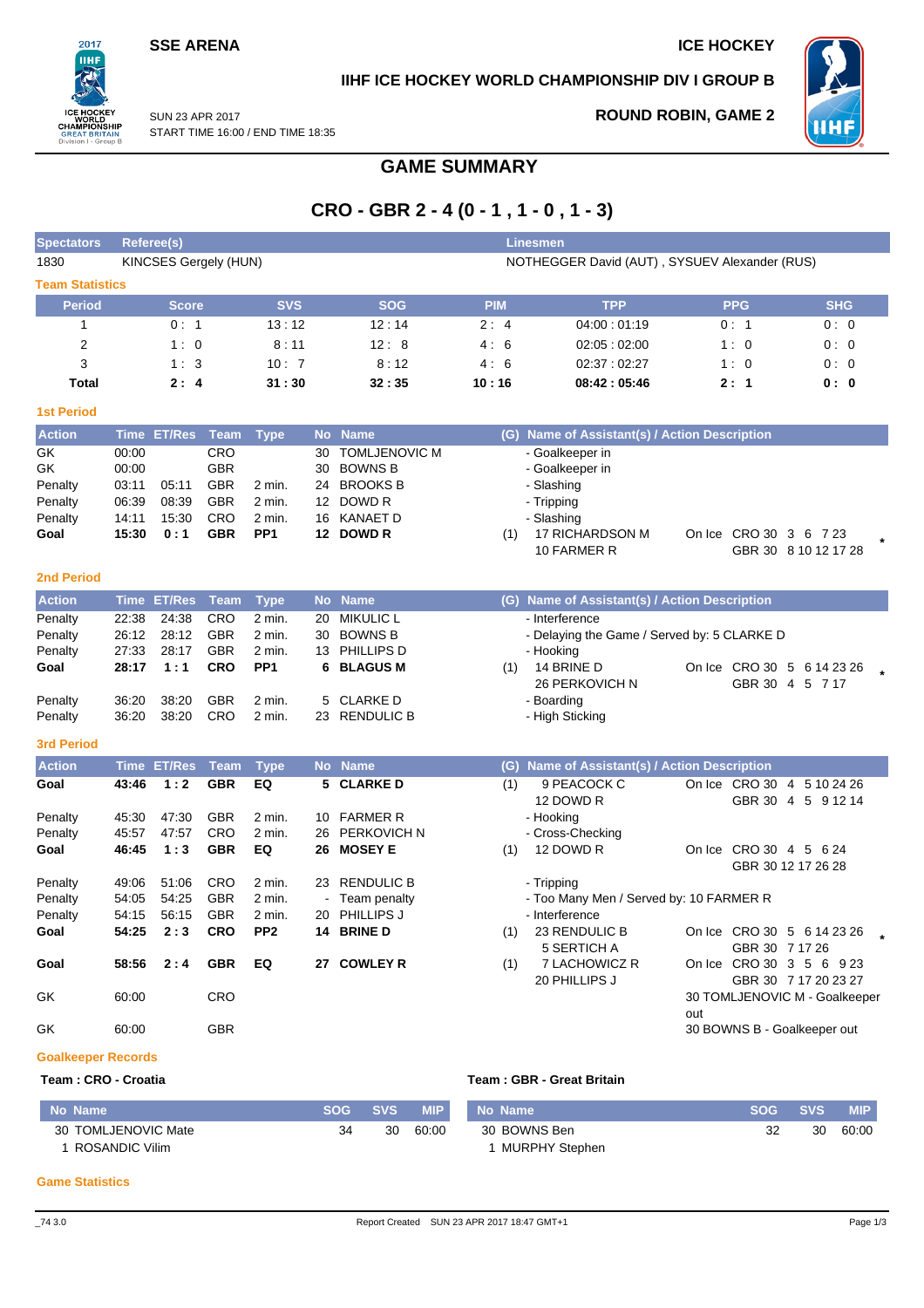**SSE ARENA ICE HOCKEY** 

**ROUND ROBIN, GAME 2**



## **IIHF ICE HOCKEY WORLD CHAMPIONSHIP DIV I GROUP B**



SUN 23 APR 2017 START TIME 16:00 / END TIME 18:35

| Team: CRO (red)      |                            |          |             |                |                |                |                |             |       |                |                      |              |           |           |             |
|----------------------|----------------------------|----------|-------------|----------------|----------------|----------------|----------------|-------------|-------|----------------|----------------------|--------------|-----------|-----------|-------------|
|                      | Head Coach: SACILOTTO Enio |          |             |                |                |                |                |             |       |                | <b>Shots on Goal</b> |              |           |           |             |
| No Pos               | <b>Name</b>                | G        | A           | P.             | <b>PIM</b>     | $FO+$          | FO-            | $FO+/-$     | FO%   |                | $\overline{2}$       | 3            | <b>OT</b> | <b>TS</b> | $+/-$       |
| 3D                   | <b>TADIC Marko</b>         | 0        | $\Omega$    | $\Omega$       | 0              | 0              | $\Omega$       | 0           | 0.00  | 0              | 1                    | 0            |           | 1         | $-1$        |
| D<br>4               | SILOVIC Borna (BP)         | 0        | 0           | $\Omega$       | 0              | 0              | 0              | 0           | 0.00  | 0              | 0                    | 0            |           | 0         | $-2$        |
| D<br>5               | <b>SERTICH Andy</b>        | 0        |             |                | 0              | 0              | 0              | $\Omega$    | 0.00  | 0              | 2                    |              |           | 3         | $-3$        |
| F<br>6               | <b>BLAGUS Mislav</b>       |          | 0           |                | 0              | 4              | 8              | $-4$        | 33.33 | 0              |                      | 1            |           | 2         | $-2$        |
| 7 D                  | <b>VEDLIN Domen</b>        | 0        | $\mathbf 0$ | $\Omega$       | $\Omega$       | $\mathbf 0$    | $\Omega$       | $\Omega$    | 0.00  | 3              |                      | $\mathbf 0$  |           | 4         | 0           |
| F<br>8               | <b>SAKIC Marko</b>         | 0        | 0           | $\Omega$       | 0              | 0              | 0              | 0           | 0.00  | 0              | 0                    | 0            |           | 0         | 0           |
| F<br>9               | JANKOVIC Ivan              | 0        | 0           | 0              | 0              | 3              | 5              | $-2$        | 37.50 | 0              | $\overline{2}$       |              |           | 3         | $-1$        |
| 10 <sup>1</sup><br>D | JACMENJAK Igor +A          | 0        | 0           | 0              | $\Omega$       | $\mathbf 0$    | 0              | 0           | 0.00  | 0              | $\Omega$             | 0            |           | 0         | $-1$        |
| 12<br>F              | <b>MILICIC Matija</b>      | 0        | 0           | 0              | 0              | $\mathbf{1}$   |                | 0           | 50.00 | 0              |                      | 2            |           | 3         | $\mathbf 0$ |
| 14 F                 | <b>BRINE David</b>         |          |             | $\overline{2}$ | $\Omega$       | 10             | 17             | $-7$        | 37.04 | 1              |                      | 1            |           | 3         | $\mathbf 0$ |
| 15 F                 | <b>BRENCUN Ivan</b>        | 0        | 0           | 0              | 0              | 0              | 1              | $-1$        | 0.00  | 1              | 0                    | 0            |           |           | 0           |
| 16 F                 | <b>KANAET Dominik</b>      | 0        | 0           | $\Omega$       | 2              | 0              | 0              | $\Omega$    | 0.00  | 0              |                      | 1            |           | 2         | $\pmb{0}$   |
| 18<br>D              | SMOLEC Jan                 | 0        | 0           | 0              | $\Omega$       | 0              | 0              | 0           | 0.00  | 0              | 0                    | 0            |           | 0         | $\pmb{0}$   |
| 19<br>D              | <b>LJUBIC Marko</b>        | 0        | 0           | 0              | 0              | $\mathbf 0$    | $\mathbf 0$    | $\mathbf 0$ | 0.00  | $\mathbf{1}$   | 0                    | 0            |           |           | $\pmb{0}$   |
| 20 F                 | <b>MIKULIC Luka</b>        | 0        | $\Omega$    | $\Omega$       | 2              | $\overline{1}$ | $\overline{2}$ | $-1$        | 33.33 | 0              | 0                    | 0            |           | 0         | 0           |
| 21 F                 | <b>MIRIC Tadija</b>        | 0        | 0           | 0              | 0              | 0              | 0              | 0           | 0.00  | 0              | 0                    | 0            |           | 0         | 0           |
| 23 F                 | RENDULIC Borna +C          | 0        |             |                | 4              | 0              | $\Omega$       | 0           | 0.00  | 2              | $\Omega$             | 1            |           | 3         | $-1$        |
| 24 F                 | <b>JARCOV Luka</b>         | 0        | 0           | 0              | 0              | 0              | 0              | $\mathbf 0$ | 0.00  | $\overline{2}$ |                      | 0            |           | 3         | $-2$        |
| F<br>26              | PERKOVICH Nathan +A        | 0        |             |                | $\overline{2}$ | 4              | 3              | 1           | 57.14 | 2              |                      | 0            |           | 3         | $-1$        |
| GK<br>$\mathbf{1}$   | <b>ROSANDIC Vilim</b>      | $\Omega$ | $\Omega$    | $\Omega$       | $\Omega$       |                |                |             |       | $\Omega$       | $\Omega$             | $\mathbf{0}$ |           | $\Omega$  |             |
| 30 GK                | <b>TOMLJENOVIC Mate</b>    | 0        | 0           | 0              | 0              |                |                |             |       | $\Omega$       | $\Omega$             | 0            |           | 0         |             |
| <b>Total</b>         |                            | 2        | 4           | 6              | 10             | 23             | 37             | $-14$       | 38.33 | 12             | 12                   | 8            |           | 32        |             |

|      | <b>No Pos</b> | <b>Name</b>          |
|------|---------------|----------------------|
| 8 F  |               | <b>MYERS Matthew</b> |
| 17 D |               | RICHARDSON Mark +A   |
| 19 F |               | SHIELDS Colin        |
| 23 D |               | SWINDLEHURST Paul    |
| 26 F |               | <b>MOSEY Evan</b>    |
|      |               |                      |

**Team : GBR (white)**

| Head Coach: RUSSELL Peter |                         |    |                |          |                |       | <b>Shots on Goal</b> |          |        |                |                |                |                        |                |
|---------------------------|-------------------------|----|----------------|----------|----------------|-------|----------------------|----------|--------|----------------|----------------|----------------|------------------------|----------------|
| <b>No Pos</b>             | <b>Name</b>             | G. | A              | P        | <b>PIM</b>     | $FO+$ | FO-                  | $FO+/-$  | FO%    |                | $\overline{2}$ | 3 <sup>1</sup> | <b>TS</b><br><b>OT</b> | $+/-$          |
| 8 F                       | <b>MYERS Matthew</b>    | 0  | 0              | $\Omega$ | 0              | 10    | 2                    | 8        | 83.33  | 0              | $\Omega$       | 0              | 0                      | $\overline{0}$ |
| 17 D                      | RICHARDSON Mark +A      | 0  |                |          | 0              | 0     | 0                    | 0        | 0.00   | 0              | 0              |                |                        | $+2$           |
| 19 F                      | SHIELDS Colin           | 0  | $\Omega$       | 0        | 0              | 3     | 3                    | $\Omega$ | 50.00  | 1              | 0              | 0              |                        | 0              |
| 23<br>D                   | SWINDLEHURST Paul       | 0  | 0              | $\Omega$ | 0              | 0     | 0                    | 0        | 0.00   | 0              | $\mathbf 0$    | 0              | 0                      | $+1$           |
| 26 F                      | <b>MOSEY Evan</b>       | 1  | $\Omega$       |          | $\Omega$       | 0     |                      | $-1$     | 0.00   | 0              | 1              | $\overline{2}$ | 3                      | $+1$           |
| 4 D                       | <b>LEE Stephen</b>      | 0  | 0              | 0        | 0              | 0     | 0                    | 0        | 0.00   | 1              | 0              | 0              |                        | $+1$           |
| 10 F                      | <b>FARMER Robert</b>    | 0  |                |          | $\overline{2}$ | 0     | 0                    | $\Omega$ | 0.00   | 4              |                | 3              | 8                      | $\mathbf 0$    |
| 14 D                      | <b>WEAVER Jonathan</b>  | 0  | $\Omega$       | 0        | 0              | 0     | 0                    | $\Omega$ | 0.00   | 0              | $\mathbf 0$    | 0              | 0                      | $+1$           |
| $\mathsf{F}$<br>16        | <b>DUGGAN Samuel</b>    | 0  | 0              | 0        | 0              |       | 0                    | 1        | 100.00 | 0              | 0              | 0              | 0                      | $\mathbf 0$    |
| 24 F                      | <b>BROOKS Brendan</b>   | 0  | $\Omega$       | $\Omega$ | $\overline{2}$ | 1     | 4                    | $-3$     | 20.00  | 0              | 1              |                | $\overline{2}$         | $\mathbf 0$    |
| 5 F                       | <b>CLARKE David</b>     |    | 0              |          | 2              | 0     |                      | $-1$     | 0.00   | 1              | 0              |                | 2                      | $+1$           |
| 9 F                       | <b>PEACOCK Craig</b>    | 0  |                |          | 0              | 8     | 4                    | 4        | 66.67  | 0              | $\mathbf 0$    | $\overline{2}$ | $\overline{2}$         | $+1$           |
| 12 F                      | DOWD Robert +A (BP)     |    | $\overline{2}$ | 3        | $\overline{2}$ | 0     | 0                    | 0        | 0.00   | 3              |                |                | 5                      | $+2$           |
| 13 D                      | PHILLIPS David          | 0  | $\Omega$       | 0        | $\overline{2}$ | 0     | 0                    | $\Omega$ | 0.00   | 0              | 0              | 0              | 0                      | $\mathbf 0$    |
| 28 D                      | <b>OCONNOR Ben</b>      | 0  | $\mathbf 0$    | 0        | 0              | 0     | 0                    | $\Omega$ | 0.00   | $\overline{2}$ | $\overline{2}$ |                | 5                      | $+1$           |
| 7 F                       | <b>LACHOWICZ Robert</b> | 0  |                |          | 0              | 3     | 5                    | $-2$     | 37.50  | 1              | $\mathbf 0$    | 0              |                        | $+1$           |
| 11 D                      | <b>GARSIDE Mark</b>     | 0  | $\Omega$       | $\Omega$ | 0              | 0     | 0                    | 0        | 0.00   | 0              | $\mathbf 0$    | 0              | 0                      | $\mathbf 0$    |
| $\mathsf{F}$<br>18        | <b>STEWART Liam</b>     | 0  | 0              | 0        | 0              | 3     |                      | 2        | 75.00  | 0              | 0              | 0              | 0                      | 0              |
| $\mathsf{F}$<br>20        | PHILLIPS Jonathan +C    | 0  |                |          | 2              | 0     | 0                    | 0        | 0.00   | 1              |                | 0              | 2                      | $+1$           |
| 27 F                      | <b>COWLEY Russell</b>   | 1  | $\Omega$       |          | $\Omega$       | 8     | $\overline{2}$       | 6        | 80.00  | 0              | 1              | 0              |                        | $+1$           |
| 1 GK                      | <b>MURPHY Stephen</b>   | 0  | 0              | 0        | 0              |       |                      |          |        | 0              | 0              | 0              | 0                      |                |
| 30 GK                     | <b>BOWNS Ben</b>        | 0  | 0              | 0        | 2              |       |                      |          |        | 0              | 0              | 0              | 0                      |                |
| Total                     |                         | 4  |                | 11       | 14             | 37    | 23                   | 14       | 61.67  | 14             | 8              | 12             | 35                     |                |